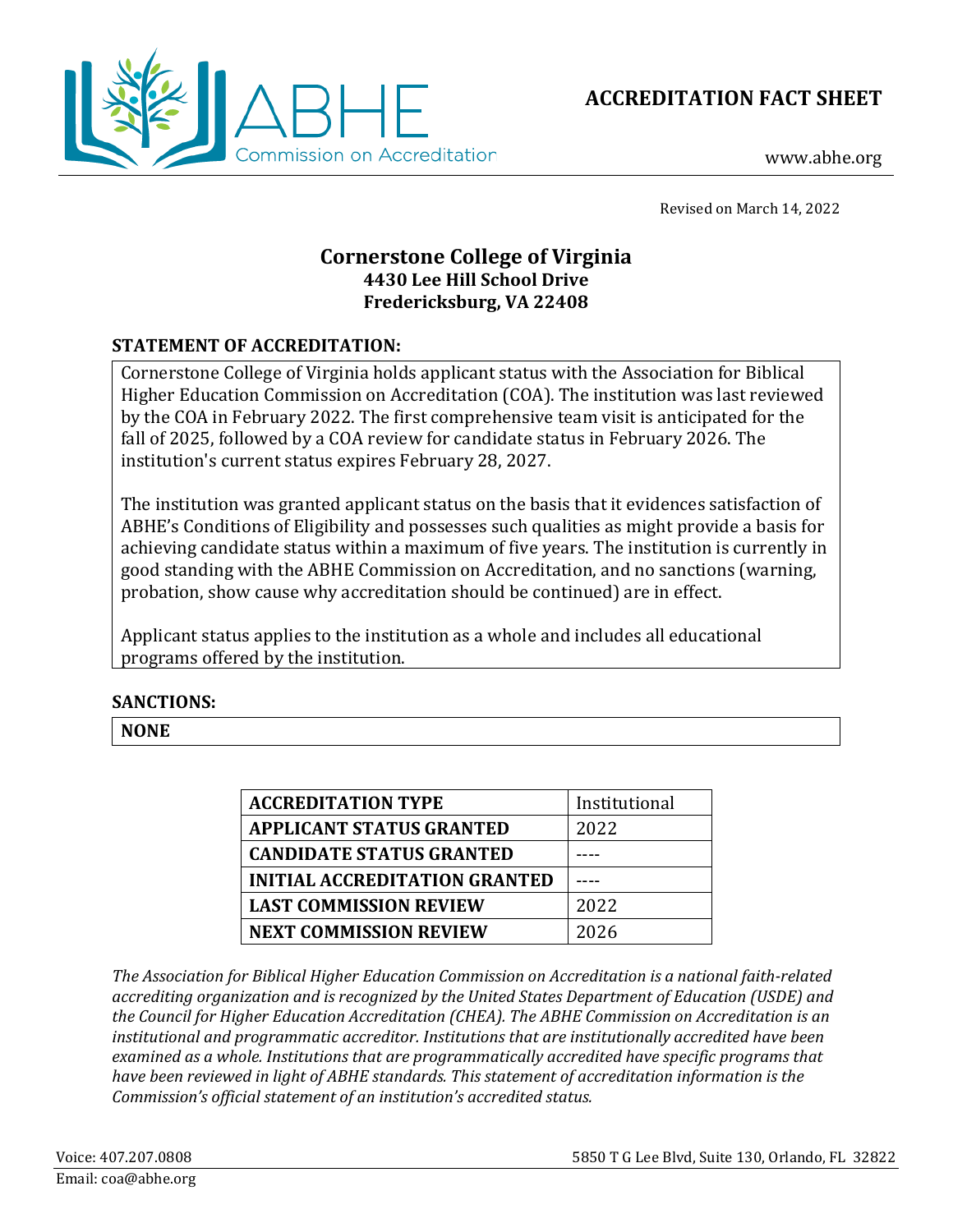#### **ACCREDITATION DECISIONS:**

| <b>DATE</b>      | <b>CTION</b><br>AC       |
|------------------|--------------------------|
| February<br>2022 | Granted applicant status |

*Includes the following: applicant status, candidate status, initial accreditation, reaffirmation of accreditation, sanction, substantive change approval - last 5 years. Please see the "Policy on Communication of Accreditation Decisions" in the COA Manual.*

#### **APPROVED DELIVERY METHODS:**

| TYPE:                           | <b>APPROVAL:</b>                                        |
|---------------------------------|---------------------------------------------------------|
| Distance Education (online)     | The institution is authorized to offer up to 100% of an |
|                                 | academic program via distance education (online).       |
| <b>Correspondence Education</b> | The institution is authorized to offer up to 49% of an  |
|                                 | academic program via correspondence education.          |
| Competency-Based Education      | The institution is authorized to offer up to 49% of an  |
|                                 | academic program via competency-based education by      |
|                                 | the course/credit approach or direct assessment.        |

*Please see the "Policy on Alternative Academic Patterns" in the COA Manual.*

### **APPROVED OFF-CAMPUS LOCATIONS:**

| <b>TYPE</b>    | <b>ADDRESS</b>                                |
|----------------|-----------------------------------------------|
| Extension Site | 800 Thompson Street, Ashland, VA 23005        |
| Extension Site | 317 North Payne Street, Alexandria, VA 223148 |

*A branch campus is an additional location of an institution that is geographically apart and independent of the main campus of the institution and (1) is permanent in nature;(2) offers courses in educational programs leading to a degree, certificate, or other recognized educational credential;(3) has its own faculty and administrative or supervisory organization; and (4) has its own budgetary and hiring authority. An additional location is a facility that is geographically apart from the main campus of the institution and at which the institution offers at least 50% of a program through classroom courses, hybrid courses, or a combination of both. An additional location may qualify as a branch campus and be subject to requirements pertaining to branch campuses. An extension site is an off-campus location where less than 50% of a degree program may be earned by classroom courses, hybrid courses, or a combination of both.*

### **APPROVED EDUCATIONAL PROGRAMS:**

| DEGREE/DIPLOMA/CERTIFICATE           | PROGRAM (MAJOR/CONCENTRATION) |
|--------------------------------------|-------------------------------|
| Diploma in Biblical Studies          |                               |
| <b>Associate of Biblical Studies</b> |                               |
| Associate of Theology                |                               |
| <b>Bachelor of Biblical Studies</b>  |                               |
| <b>Bachelor of Religious Studies</b> |                               |
| <b>Bachelor of Theology</b>          |                               |
| <b>Master of Biblical Studies</b>    |                               |
| Master of Christian Education        |                               |
| Master of Divinity                   |                               |
| <b>Master of Ministry</b>            |                               |
| <b>Master of Pastoral Studies</b>    |                               |